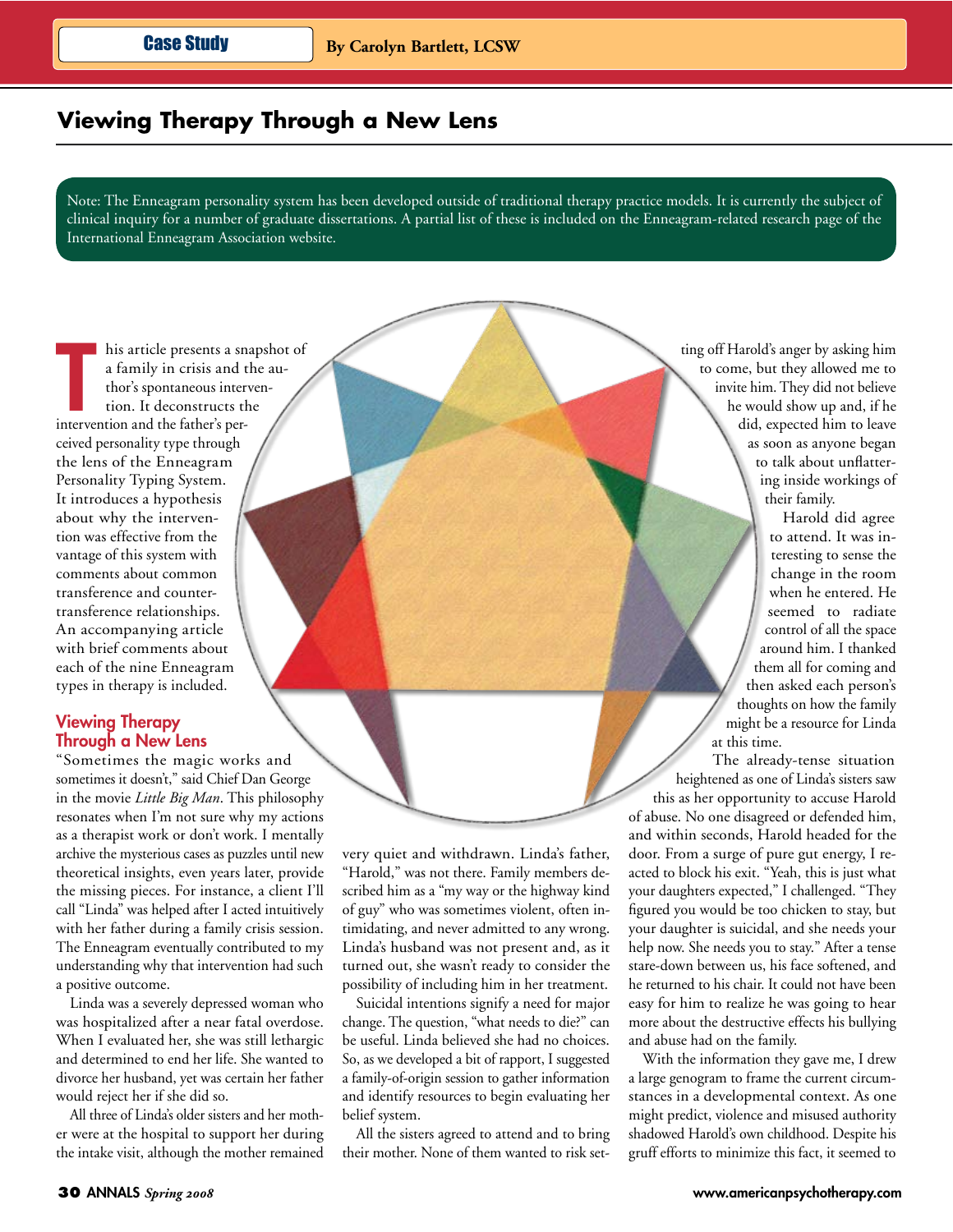help his daughters to learn more about both their parents' stories in relation to their own. By the end of this long session, Harold acknowledged damage he had caused his family and he apologized. In response, his family neither abandoned him nor backed away from their truth.

When Harold revealed his own humanity, he seemed to open the door for Linda to live outside of his control. He had demonstrated his love for her by staying and facing the consequences of his actions. Linda's energy increased as she appeared empowered by this new information. Released from her limiting beliefs about Harold's omnipotence, she was free to make an adult choice about staying married or not. I don't know if she remained married. I referred her to a therapist in the community, and she was released from the hospital without suicidal ideation.

The experience with Harold and Linda stayed in my "interesting case archives" based partly on how I felt at the time. I was fully energized by the encounter despite the lengthy session and brutal content. Having put us all in the spotlight, I certainly didn't want to make things worse. I was eager for a good outcome. I took a big risk, calling people names and blocking their exit—not my normal style. If I had the time to think, I may not have been as impulsive, and I might have lost my edge.

The critical, or "the magic," moment was when Harold decided to stay. If a client with a different personality style, but similar family dynamics, had tried to leave, the same intervention could have been totally ineffectual. I've had clients who needed to leave the room in anger to collect their emotions and then return. Trying to stop them would only make things worse. Had Harold left, I felt certain he would not have returned. We make these clinical discernments intuitively, using all the information and experience we have at the time.

Seasoned therapists familiar with various clients' defensive styles can still be blinded by their own personal defenses. A client's personality can provide a pleasant or provocative experience for the therapist, while at the same time, lessen the possibility of change for the client. For example, we all know clients who use their charm and interpersonal warmth to avoid what may be painful. They have often

been nurturing everyone since they were children, and psyching out the wounded healer is automatic. I have felt "special" in these relationships. This feeling is a red flag for me.

At another extreme, aggressive people such as Harold have a nose for "weakness." They are likely to judge and discount the therapist who hesitates too long searching for the proper words. They respect emotional honesty, and then they begin to develop trust. Harold demanded instinctive and immediate action. I enjoy this engagement of my own life force, and knowing the Enneagram helps me employ it more consciously.

## Introduction To The Enneagram

Years after working with Linda and her family, I was introduced to the Enneagram Transpersonal Model for understanding personality. This multifaceted system elegantly describes nine distinct ways people filter experiences to support their predisposed world view. Initially, its esoteric language and the idea of personality-bynumbers turned me off. Yet, its compelling insights drew me in.

I initially learned to understand it by attending "oral tradition" or "panel" sessions. Panels are composed of people with a common personality style who are interviewed about their habits of attention and underlying motivations. I also participated in panels in order to discover more about myself. This method of teaching is designed to develop one's self-observation capacities, not always reflecting how we might idealize ourselves! My tendency to work harder when my feelings are intense, my relentless inner critic, and my over identification with an ethical stance were similar to others on the type One panels. When strangers discover unique commonalities, it can inspire spirited conversation. This is similar to the way people at a party who stumble onto the fact that they all attended Catholic grade schools carry on as if they all went to the same school, or children of immigrants from a particular country share idiosyncrasies of their common heritage. Likewise, those of the same Enneagram personality note common themes that are inherent rather than cultural.

Insights gleaned from an understanding of the Enneagram have been useful to proponents of the human potential movement, spiritual

study groups, popular psychology, and even some business circles for decades. Ironically, at least in the United States, clinical psychology has been slow to appreciate this approach to understanding personality type.

I have found that applying this lens to clinical work offers a valuable resource. Its diagnostic acuity is remarkable; it is democratic in recognizing strengths and in predicting unhealthy traps of each personality type. The Enneagram is not a model of therapy. However, when appropriately used, it can enhance any treatment approach, suggesting a general direction for treatment that is influenced by the parameters of type, not withstanding individual qualities. It offers a fresh map of defensive patterns and a foreshadowing of likely transference and counter-transference territory, thus inviting better outcomes. The spiritual dimension of the typology is unique in the way it directs the therapist to listen for hidden inner resources.

In my quest to apply this system to my work, I observed panels and mined the work of other Enneagram authors and teachers for clinical applications. I sought a practical understanding of how the Enneagram would apply to psychotherapy processes and outcomes. I also interviewed people about their personal therapy, looking for common themes. What worked, and what did not? "Given what you know about your Enneagram type," I questioned, "what advice would you give a therapist?" I asked them to give examples of how they would respond within different scenarios. Some relevant quotes are included in this article. (Quotes from type Eights were previously published in *The Enneagram Field Guide*, Bartlett, 2003.)

## Harold Through the Lens of the Enneagram

As I learned more about the Enneagram through interviews, various clients I had worked with in earlier years came to mind. Harold was among them. When viewed through the Enneagram lens, he was operating from the personality type of Eight, described by popular Enneagram authors as "people who need to be strong to prevail over circumstance" (Condon, 2007); those who may "claim power whether others like it or not" (Bast and Thomson, 2005); exhibiting " ... traits of toughness, manifest through such descriptors as 'confrontativeness,' 'intimi-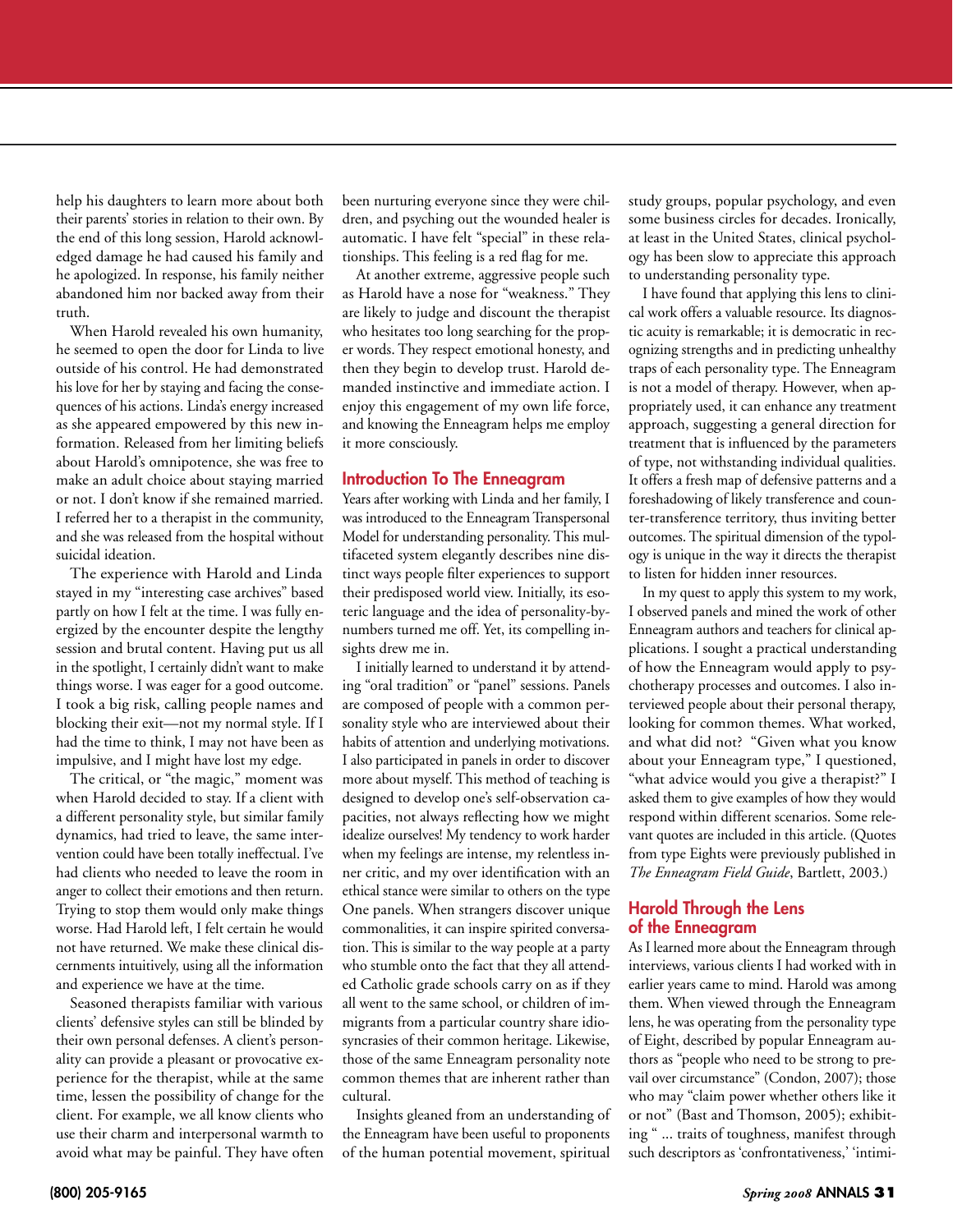## **ENNEAGRAM MAPPING OF PERSONALITY**



Enneagram typing provides a psychological map of personality. It offers a way to see beyond behavior and understand positive motivation. It contains depth and complexity, but it is also intuitive and easily accessible. Following are brief introductory comments about each of the nine Enneagram types in therapy.

Ones identify with being right. They are usually idealistic and interested in making the world better for everyone. Noticing what needs improving, their attention is drawn to ethics, fairness, and "work before pleasure." Fearful of being criticized as unworthy, they may overcompensate and become resentful. Tightly wound rational story lines often mask emotional truth in therapy. At their best, they accept their own and other's flaws with compassion and humor, enjoying life's pleasures.

Twos identify with their relationship intelligence. Their attention is drawn to engagement with others. They utilize flattery in pursuit of

being liked and looking good, pleasing, and supporting others selectively. Fearing no one can-or will-meet their needs, they repress them, sometimes giving to get. They can engage therapists warmly to avoid what is painful or appear angry and exhausted. At their best, they are true to themselves even as they recognize and support the best in others.

Threes identify with personal success. They are generally competitive, creative, optimistic, and able to accomplish whatever goals they set for themselves. Their persona is in concert with U.S. ideals. This can be a blind spot for therapists who do not

see past the successful persona. Afraid of failure, this type is amazing at achieving any agenda they perceive in therapy, even to their own detriment. At their best they value others, recognize the importance of feelings, and are flexible and generous with their abundant energy.

Fours identify with being unique. They are attuned to the creative, authentic, depth, and paradoxes of life. They can also be consumed with feeling either special or flawed, noticing what is missing, creating drama, and see themselves as exempt from ordinary expectations. Sensitive to abandonment, they may withdraw or be provocative to avoid this fear. They are often in a family scapegoat role. At their best, they naturally balance the material and spiritual parts of life and allow themselves to be both productive and happy.

dation, 'ruthlessness, 'callousness'" (Naranjo, 1994); and who, " ... exaggerate everything they do. And they do it in a way that the rest of us would label 'negative'" (Rohr, 1992).

As these words indicate, when acting defensively, Eights are often aggressive and impulsive. They can be overpowering and insensitive to others. They focus their attention on power, overt control, excess strength, and vengeance. They deny the impact of their bullying on others, ignoring their own vulnerability and giving them a false sense of omnipotence. This often results in damaged relationships, as Harold discovered.

Fortunately, individuals of this style also possess an instinctual sense of truth and the inherent ability to relate to others without prejudice. When they are healthy, they share their abundant power and energy, making them natural leaders who will work for the common good. Unguarded, they can reveal the tender side of their emotions. Suggesting this positive side, authors David Daniels and Virginia Price (1997) label type Eight "the Protector."

Whether because of actual circumstances or selective memory, common childhood themes are reported by each Enneagram type. Eights often say they learned to conceal their openness as they observe a world in which the weak are often victimized, and truth is defined by the most powerful. This scenario became evident as Harold described his childhood. Eights, especially American men, get their tough exterior reinforced. They embody the John Wayne archetype. Their capacity to handle pain without acknowledging it, and the support they get from others for being strong, steer them away from self-reflection. We generally do not see Eights in therapy until they have a major crisis.

According to those who identify with this personality type, the most likely reason for them to seek therapy is the threat of losing significant people from their lives. An example is if someone important to them "has had it" with their behavior. One said, "My wife was leaving me. I had to see how I hurt people 'who matter' and how I had denied the importance of other people's feelings. I deny feeling really bad about hurting people, and this works until people who matter leave." Another added, "I had to give up the belief that it's okay to hurt people." Seemingly, Harold's entire family had also "had it" with his tyranny.

When Harold headed for the door, his anger was intimidating. One of the Eights I interviewed gave me a glimpse of how Harold may have felt. Describing his own therapy, this man said, "Anger is a quick closing of the door against what is about to happen. On this edge Eights are out of touch with their feelings, except for anger, so wrapped in denial, and so afraid. When a threatening moment comes, along with it comes the risk of being exposed and the weak self being uncovered. The defense is to shut down, to suddenly not give a (expletive) about the process, and to deny the moment that had just loomed close and threatening." Harold probably felt ashamed of the harm he had caused, as well as anxiety about what he was going to hear. Other relevant comments from Eights about how they act when they feel defensive in therapy are as follows:

- "I test, and challenge you, to see if you are willing to be there with me. I need to know."
- "I have spent my whole life with people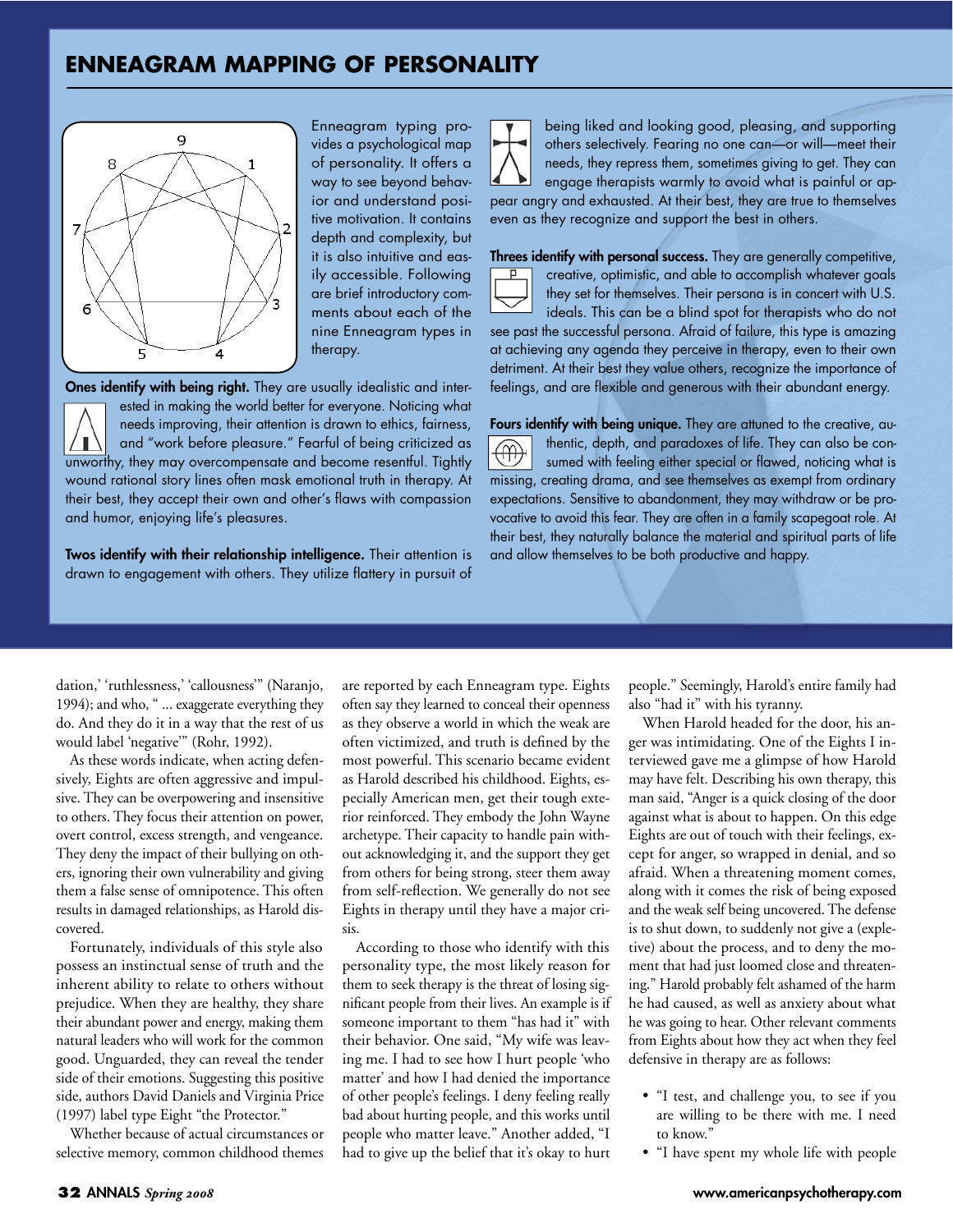Fives identify with being self-contained. They value their mental acuity and their attention is drawn to gathering information, maintaining privacy, and observing the external world. They guard their inner life closely, fearing others will intrude and overwhelm them. Their reserved affect is easily misread and

sometimes misdiagnosed. Loneliness and communication difficulties often precede therapy. At best, Fives are engaged in their own life through their relationships and work, and they are willing to share their time, knowledge, and emotions with others.

Sixes identify with being highly perceptive and intuitive. They are



O

loyal, possess an offbeat sense of humor, and see the other side of any assertion. Their attention is drawn to staying safe by sorting for danger and imagining worst-case potentials. Fearing misused authority, they are hypervigilant in seeking

certainty. This guard of doubt and mistrust can confuse others, including therapists. At their best, they are skillful problem solvers, offering a creative vision of shared possibilities.

Sevens identify with being happy. They plan for fun, interesting, and pleasurable possibilities. Their quick mental energy helps them connect ideas and see the big picture. They do not like to be limited and are afraid they will become trapped if they acknowledge pain. They engage others, including therapists, with charm and can reframe any negative into a positive. At their best they value other people, and are unusually accepting and tolerant as they share their expansive sense of possibility.



Eights identify with being powerful. Their attention is drawn to overt control, excess strength, protection, and justice. They have a gut sense of where actual authority is located and are prepared to protect those who are vulnerable. They fear personal vulnerability. They expect to be met honestly and can intimidate therapists who overreact or draw back from their aggression. At their best they are sensitive and natural leaders, sharing their power and energy in a community spirit.

Nines identify with being peaceful. They easily understand all points of view while seeking harmony and comfort. They connect **COC** with others in a way that allows everyone to feel valued, but they can lose sight of themselves, potentially becoming discouraged and passively angry. They fear personal conflict will lead to rejection. Therapists need to be aware of the tendency of this type to appear to go along with an agenda in therapy, even if it is not what they need. At their best they recognize their own importance, communicate what is right for them, and remain empathetic with others.

not getting me. I assume you aren't going to get me, either. I come to therapy with a chip on my shoulder."

• "A therapist needs to understand we will be suspicious and filled with angry denial, and if she can't stand up to that, we will go elsewhere. You need to understand, we want help more than we will indicate."

Eights say therapy has a chance to succeed with them if the therapist sees past the defensive attitude and the fear they mask. They perceived some therapists as intimidated, while others adopted a false toughness. They warn that they read the therapist quickly and give up in disgust if the session doesn't look hopeful. They give recommendations to therapists working with them:

- "Therapy needs to be fast and hard-hitting early on."
- "I need to perceive you have something of power to offer."
- "For the therapist to effectively meet the Eight energy and 'hold the space' they

need to be very direct, offering a solid dose of reality."

Clients who need to recognize the damage done by the momentum of their aggression require a therapist to stay truthful and to help them understand and alter their own behavior. During their therapy encounter, Harold's family met him head on with the truth, breaking the old family rules by talking about feelings and needs. Hence, the historical relationship pattern was dismantled and a healthier one initiated.

Balancing confrontation, the therapist needs to offer a sense of protection when the vulnerable self-no longer masked by denial-begins to emerge. Harold's childhood memories were treated with respect in the session.

## **The Transference Relationship**

Sometimes the personality type of another is immediately clear to me and sometimes not. These days, some clients come to therapy already familiar with their type, hoping to make use of it in their treatment. I have some guesses about the Enneagram personality type of Linda and other family members in this case, but not

enough to write about. Regardless, a working knowledge of my own personality type is a most reliable resource. When treatment relationships are not so easy and the chemistry feels off, before the thread is lost, I have another resource—me. With this awareness I can shift toward a more effective use of self. If one accepts the proposition that the relationship is a curative element in psychotherapy, knowing what type bias the therapist brings to the relationship is most valuable.

As I mentioned, my Enneagram style is One, described by popular authors as people with "a strong unconscious tendency to compare reality with what should be" (Condon, 2007); who "often see only what is wrong, what needs fixing" (Bast and Thomson, 2005); "the Perfectionist," (Daniels and Price, 1997); and "the Reformer" (Riso and Hudson, 1996). I can taste the accuracy in these words! When I'm caught up in the defense, I'm inclined to focus on ideas about how life should be. This lifelong practice guards against personal criticism and protects my ego as it separates me from reality. This orientation can invite a disappointing therapy outcome.